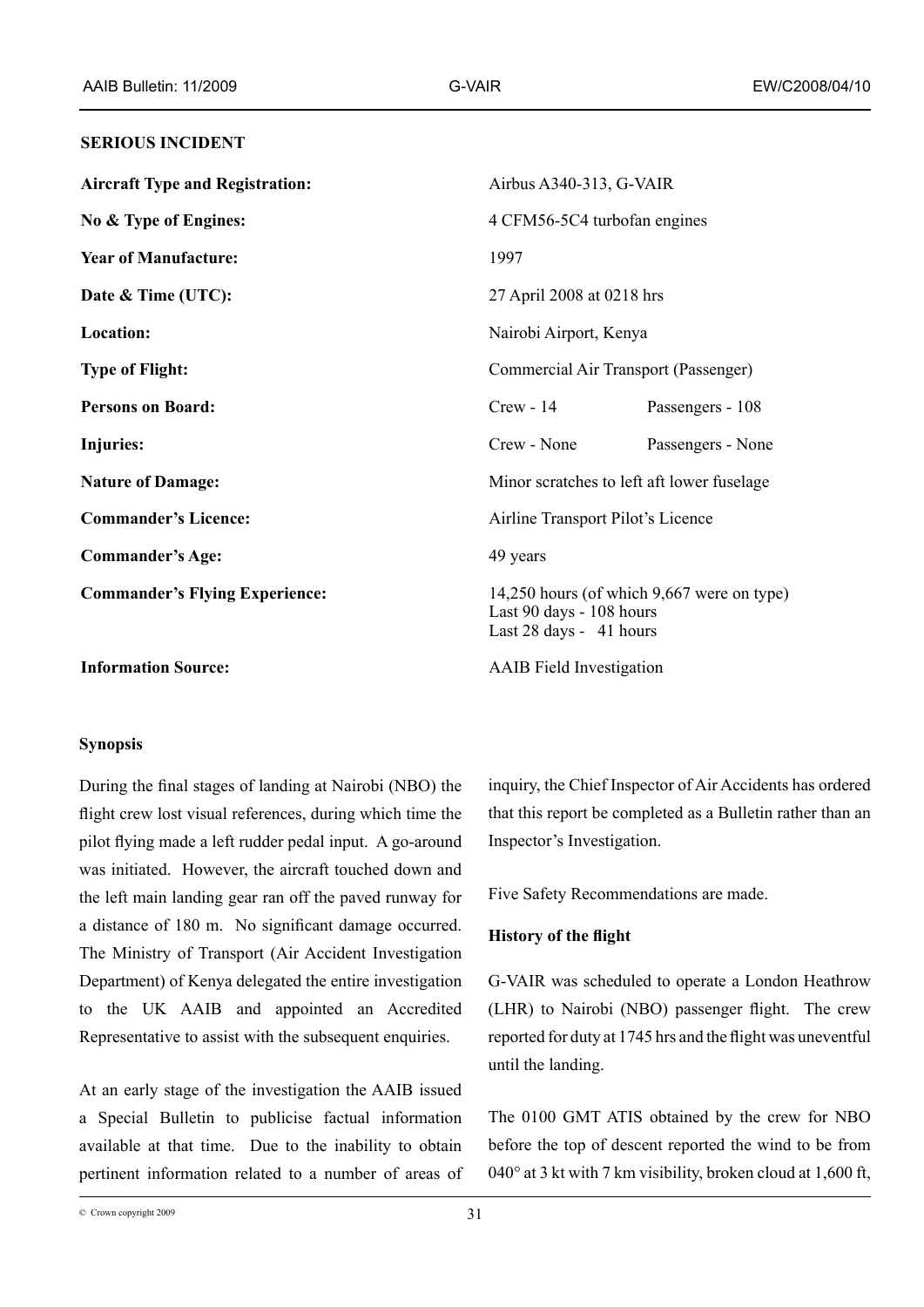temperature and dewpoint 15°C and QNH 1020. The crew carried out an area navigation (RNAV) standard arrival procedure to join the ILS for Runway 06. All navigation aids at NBO were reported to be serviceable. The ATIS weather was confirmed with Approach Control at 0153 hrs during the early part of the RNAV arrival. At 0210:03 hrs Approach passed information to G-VAIR that an aircraft ahead had reported the landing visibility

as 3,000 m with a cloudbase of 300 ft agl. Approach

then transferred the aircraft to Tower.

At 0210:43 hrs G-VAIR was cleared to land by NBO Tower and the controller advised: "THE VISIBILITY reported as 3000 m land at your own discretion wind 050 at 05 kt". The First Officer, who was pilot flying (PF), re-briefed the go-around actions and the approach was continued with the autopilot and autothrottle engaged. The crew stated that they became visual with the runway at a height of between 300 and 200 ft. At the decision height of 200 ft, both pilots had more than the minimum visual reference required and could see "all the approach lights and a good section of runway lights". The autopilot was disconnected at 100 ft radio altitude and the PF began to flare the aircraft between 75 and 50 ft radio altitude. The aircraft floated at around 20 ft for a few seconds before it entered an area of fog and the PF lost sight of the right side of the runway and the runway lights. The commander also lost sight of the right side of the runway.

The aircraft touched down in a normal attitude but on the main gear only; the body and nose gear did not contact the ground throughout the event. The PF was not aware that the aircraft was moving laterally on the runway, but the commander became aware of the left runway edge lights moving rapidly closer to him before he lost the lights completely and was only aware of their position by the glow of the lights illuminating the fog. The

commander called "go-around" and the PF immediately advanced the thrust levers from idle to full thrust. G-VAIR became airborne after a period of just under five seconds on the ground. The gear retracted normally and the crew continued with the go-around, climbing to an altitude of 9,000 ft to enter the hold. During the ground roll the crew had heard and felt a rumbling and suspected that the aircraft might have departed the left side of the declared runway although they did not believe that the aircraft had left the paved surface. The aircraft entered the hold while the crew considered their options. Having decided to divert to Mombasa the commander informed ATC that they may have run off the runway side and that they wished to divert to Mombasa. The First Officer remained as PF for the diversion, which was followed by a normal, day VMC landing.

### **Ground marks**

Having been advised of the possibility that the aircraft had run off the runway an inspection by Nairobi Airport staff confirmed the presence of a set of landing gear tracks running off to the left of the paved surface. They believed these had been made by the main gear of G-VAIR. The marks started 800 m from the threshold of Runway 06 and continued towards the edge of the runway for 160 m. From that point the marks from the left main gear passed over a runway light (which had been destroyed) before continuing off the paved surface and then curving right to run approximately parallel with the runway for 180 m. The set of marks from the right main gear did not quite leave the paved surface (stopping 5 cm from the edge of the paved shoulder) although they were off the declared runway surface. The airport staff provided a diagram depicting the ground marks and this is shown in Figure 1. Photographs of the ground marks were also taken at six hours and 14 days after the event. These are shown in Figures 2 and 3 respectively.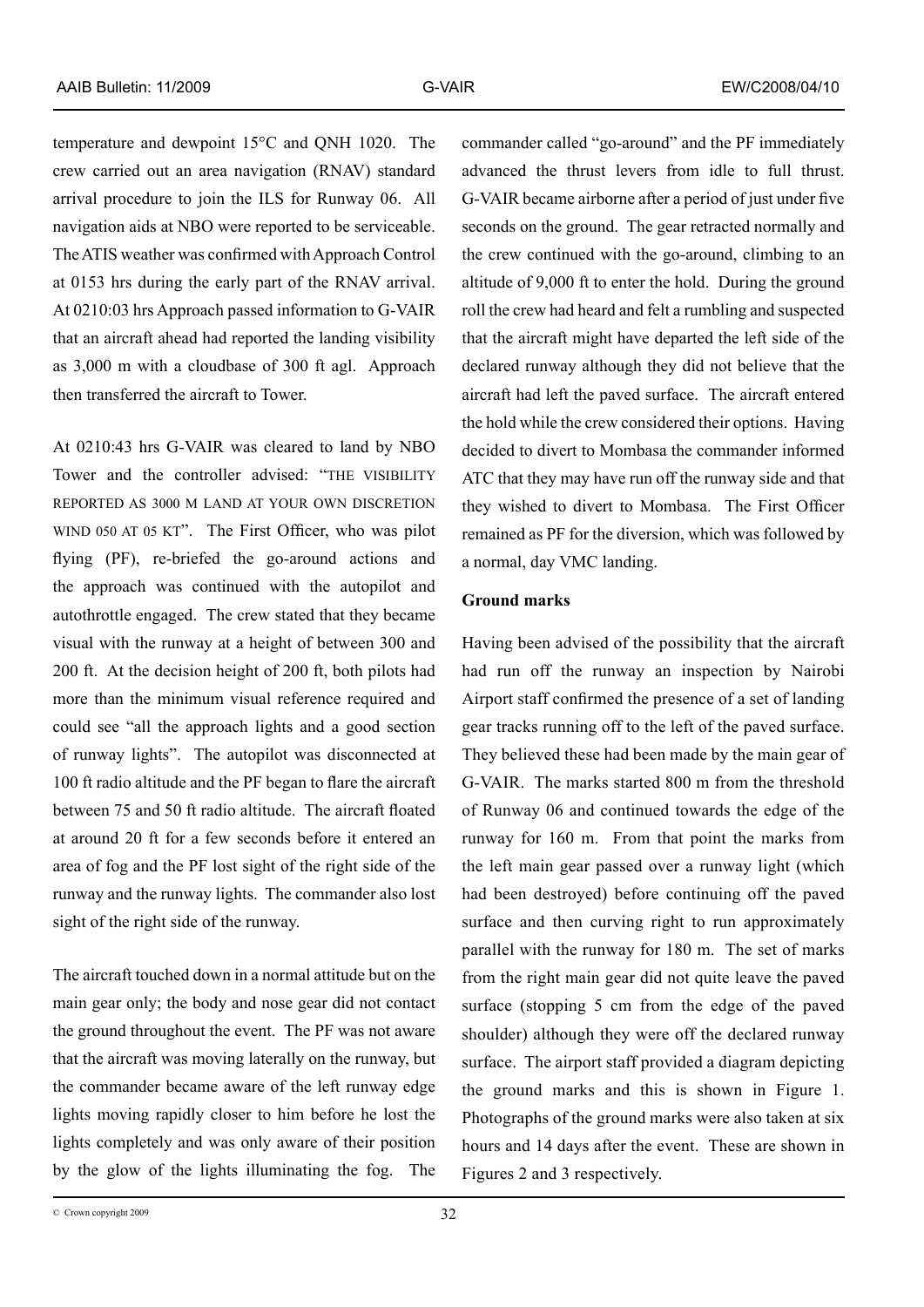





**Figure 2** View towards the touchdown point



# **Figure 3**

Left hand runway edge markings for Runway 06 with G-VAIR left main gear tyre tracks visible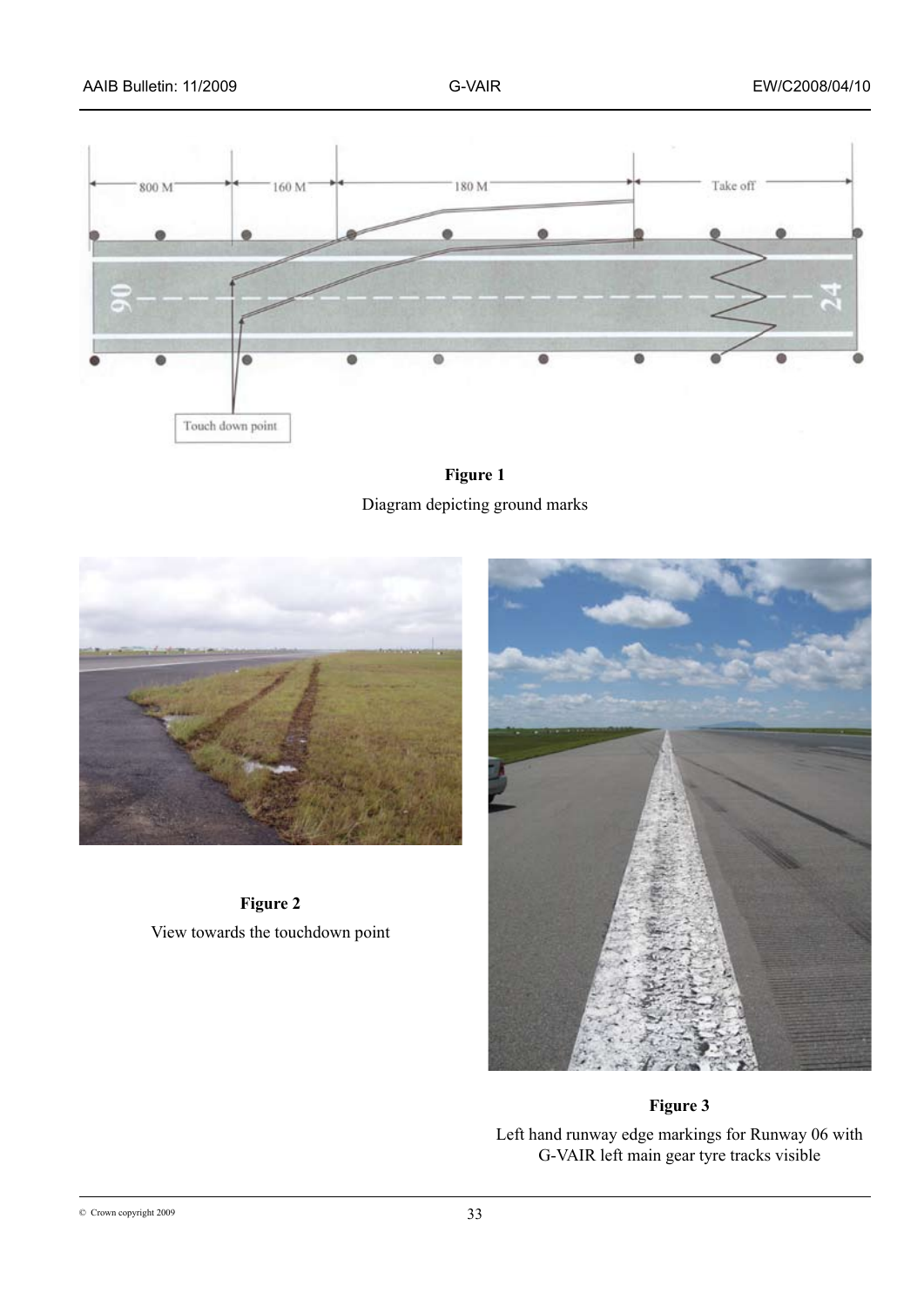#### **Damage to aircraft and infrastructure**

Aircraft inspections were carried out at Mombasa in accordance with the aircraft Approved Maintenance Manual (AMM). During initial inspections mud spray was noted on the fuselage and left horizontal stabiliser. After washing the aircraft, minor scratches were discovered on the lower left fuselage. These were assessed as paint chips and minor abrasions within the limits laid down in the AMM. The outboard left aft wheel on the left main gear had slight damage to the sidewall but was within AMM limits. As a precaution this wheel assembly was replaced on return to London Heathrow. At Nairobi, one runway edge light was destroyed.

### **Flight recorders**

The aircraft was fitted with a solid-state Cockpit Voice Recorder (CVR) which recorded the last two hours of flight crew speech and cockpit area microphone (CAM) sounds, a solid-state Flight Data Recorder (FDR) with a capacity for recording over 25 hours of data, and a Quick Access Recorder (QAR) that recorded data onto a removable optical disk.

Following the incident, the operator requested that the CVR, FDR and QAR optical disk be removed from the aircraft. However, due to a lack of replacement units at Mombasa, it was decided to conduct a non-revenue flight back to Heathrow with the recorders installed, but with the circuit breakers for the CVR pulled to preserve the two-hour recording. The FDR and QAR were allowed to record during the flight in the knowledge that the recordings of the incident would not be overwritten during the flight back to Heathrow, given the duration of the flight and the recording capacity of the recorders.

Although the CVR circuit breakers (CBs) had been 'pulled and collared' at Mombassa as requested, the recording was inadvertently overwritten at Heathrow

during subsequent attempts made by the operator to download the FDR, and during which the circuit breaker had been reset.

Data from the QAR, normally used to support the operator's Flight Data Monitoring (FDM) programme, was replayed by the operator and problems were found with a number of recorded parameters that were essential to this investigation. However, these parameters had been recorded correctly on the FDR.

The FDR recorded information from a large number of flight data and discrete parameters, including relevant air data, engine, control surface and cockpit controls.

### *Relevant recorded information*

A time history of the relevant flight parameters during the approach and aborted landing at Nairobi is shown at Figure 4. The data presented starts at 02:17:40 UTC, 42 seconds before touchdown, with G-VAIR at approximately 450 ft agl, autopilots 1  $&$  2 engaged and automatic throttle system (ATS) engaged and active in SPEED mode, on the ILS approach to Runway 06. At this point, the aircraft's descent rate was about 800 ft/min, the computed airspeed was a nominal 135 kt, flaps and slats extended (32º and 24º respectively) and the landing gear was down (not shown).

The aircraft continued descending on the ILS with minor variations in heading of  $\pm 2^{\circ}$  to the runway heading. At approximately 90 ft agl, wings level and 4º nose-up pitch attitude, both autopilots were disengaged (Point A) with multiple FO sidestick inputs and some left rudder following. The ATS remained engaged and active.

Between 40 and 50 ft agl, the PF initiated the flare by briefly pulling back on the side stick (see Point B).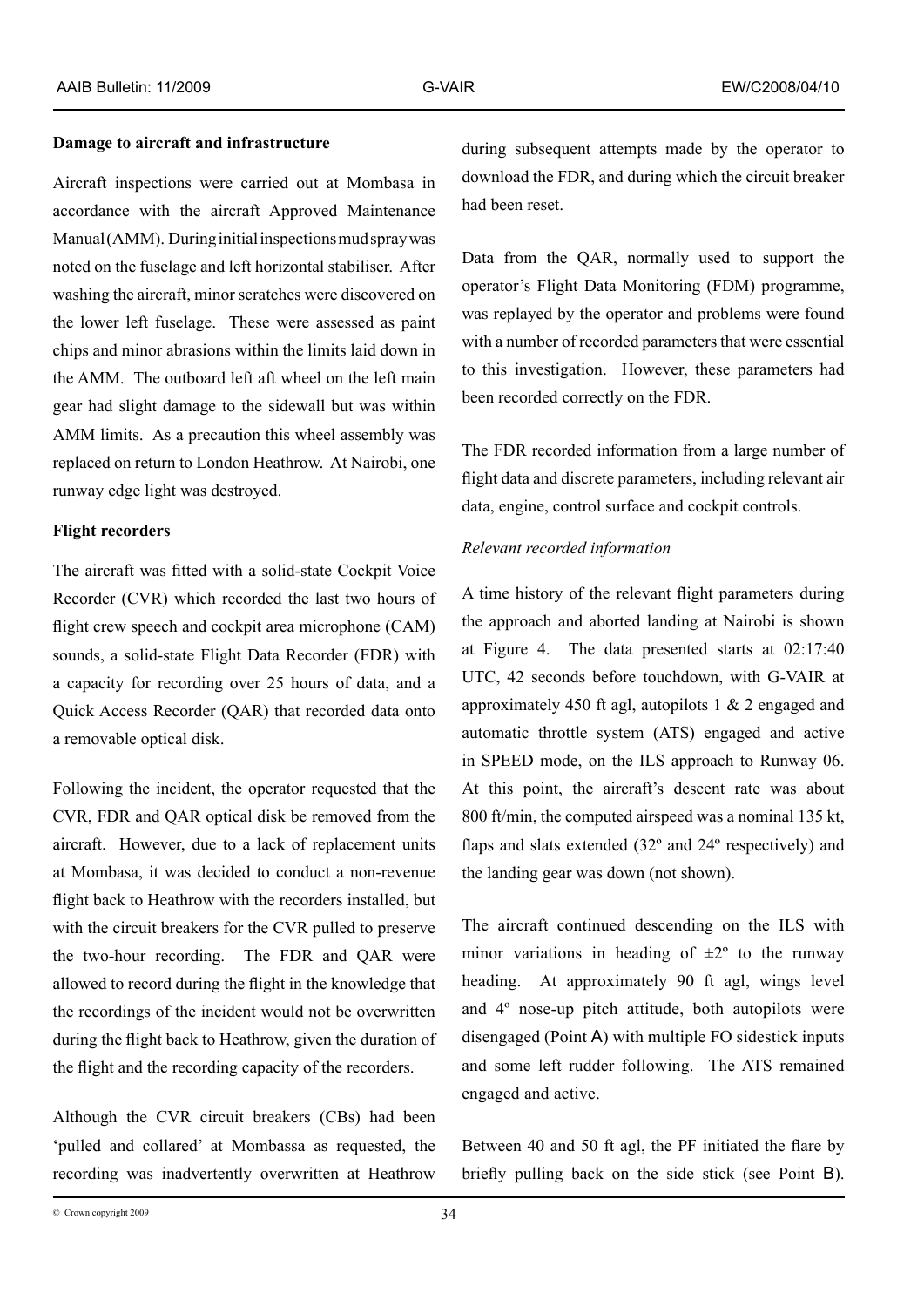

**Figure 4**

Salient FDR Parameters (Serious Incident to G-VAIR on 27 April 2008)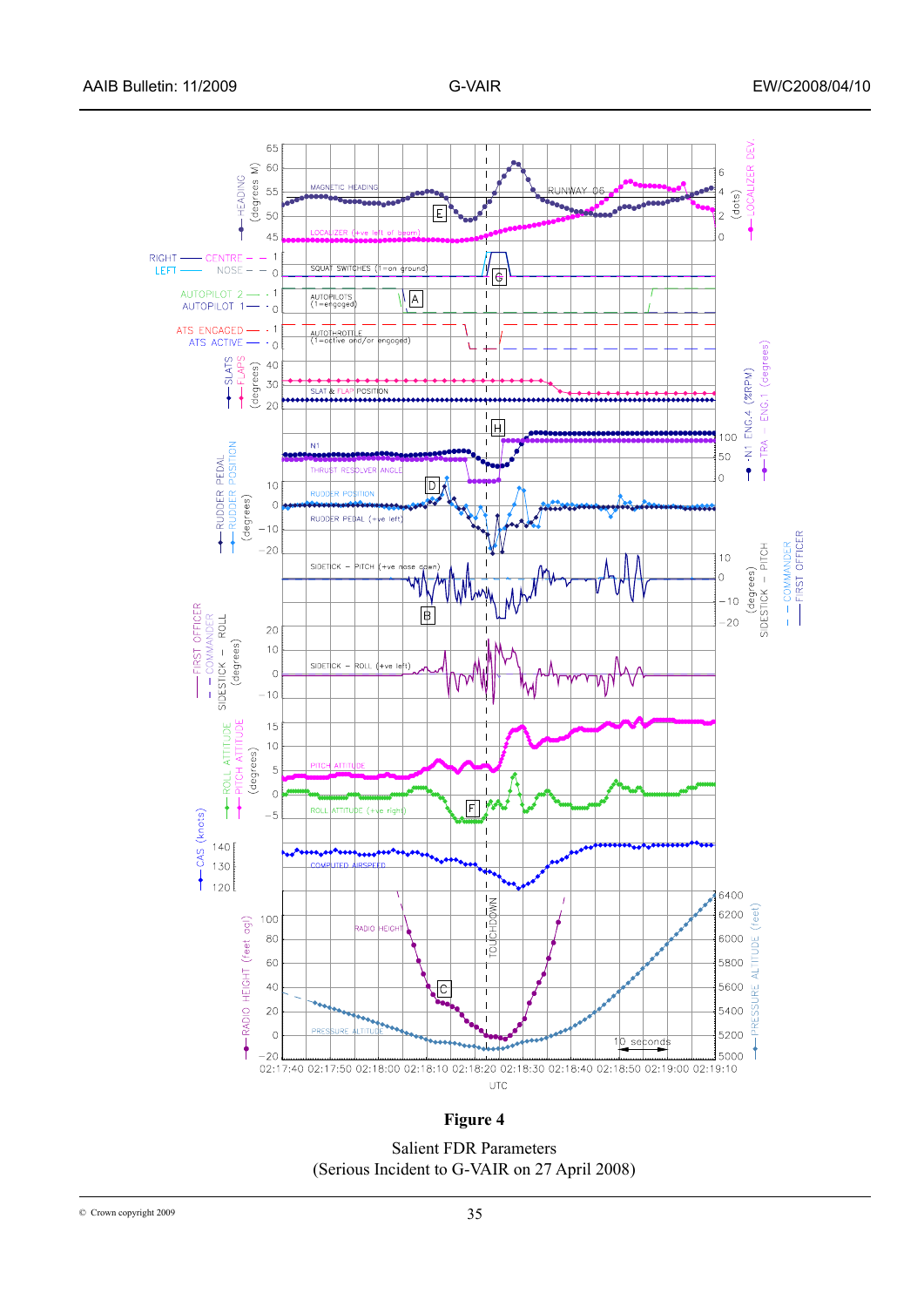This momentarily pitched the aircraft to 7º nose up, and reduced the rate of descent to about 60 feet/minute as the aircraft passed through 30 ft agl (Point C). The FO then put in a  $10^{\circ}$  left side-stick<sup>1</sup> input followed by an 8º right input, during which the FDR recorded an 8º left rudder pedal<sup>2</sup> input being made (Point D), causing G-VAIR to roll left and drift to the left of the runway centreline (Point E).

The PF continued to make further pitch and roll stick inputs and, as the aircraft passed through 17 ft agl, all engines were throttled back to idle, causing the ATS to drop out automatically. Right rudder inputs were also made that slowed the drift to the left; however, the aircraft remained left wing down till touchdown (Point F).

Touchdown occurred 10 seconds after the flare was initiated, still left of the runway centreline with only the main gear making contact with the ground and the left gear touching down first (Point G). The airspeed at touchdown was 128 kt, with a recorded vertical acceleration of 1.1g (not shown).

The main gear remained on the ground for about five seconds during which TOGA thrust was selected (Point H). A pitch attitude of 13.5º was recorded as the aircraft rotated. The subsequent climb, diversion to and landing at Mombasa were uneventful.

# *Loss of CVR recordings*

The earliest recordings on the two-hour CVR started 35 minutes after the incident. The flight time from Nairobi to Mombasa was only 80 minutes, including five minutes of taxiing at Mombasa; therefore, only the last 45 minutes of the 80-minute flight had been recorded,

**Footnote**

 $\degree$  Crown copyright 2009  $\degree$ 

followed by 75 minutes of recordings while the aircraft was on the ground at Mombasa, and then Heathrow with electrical power on.

In accordance with the operator's procedure to preserve recordings made by flight recorders following an incident, the CBs for the CVR were pulled when the aircraft was on the ground at Mombasa. However, this was done the following day once the aircraft had been put in 'Airworthiness Hold' and ground checks, including engine idle runs, were being carried out prior to its flight back to Heathrow. The aircraft was powered for a total of 40 minutes, during which the CVR was recording, before the CVR CBs were pulled ready for the flight back to Heathrow.

The remaining 35 minutes of the recording was made while the aircraft was on the ground at Heathrow. A request was made for the CVR and FDR to be removed from the aircraft; however, the engineers were unable to get access to the CVR, which was located in the rear bulk hold, because of baggage being unloaded. In the meantime, rather than immediately remove the FDR, the engineers decided to follow their normal maintenance procedure following an incident, of downloading the recorder data onto a flash memory card, with the FDR still on the aircraft. These downloads were done in accordance with Airbus AMM 31-33-00-710-807 which required electrical power on the aircraft and both of the CVR CBs to be pulled and collared. However, problems were experienced with the download so the engineer in charge decided to reset the CVR CBs. The problems continued for a further 35 minutes until the data was finally downloaded, throughout which the CVR was recording. The aircraft was then powered-down and the FDR and CVR subsequently removed.

Since this incident, the operator has taken a number of actions, including changes in procedures, for the

<sup>&</sup>lt;sup>1</sup> The maximum side-stick input is  $\pm 20.5^\circ$ .<br><sup>2</sup> The maximum rudder nodel input is  $\pm 20^\circ$ .

The maximum rudder pedal input is  $\pm 30^\circ$ .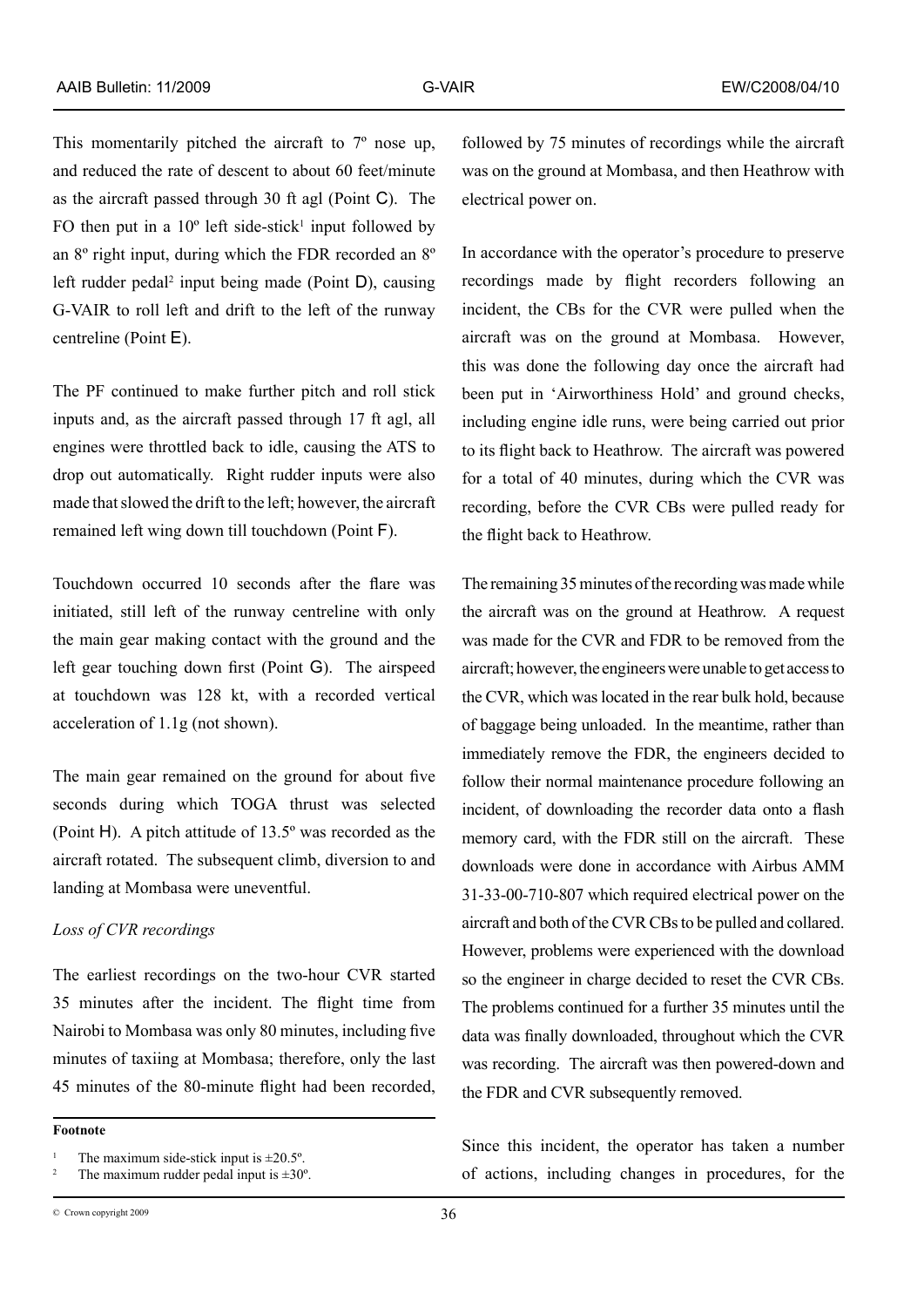preservation of recorded data following a serious incident or accident. These are:

- 1. Notice to Aircrew, Reference 52/9 Issue 1, issued 13 May 2009 through 13 November 2009, entitled '*Preservation of data following a serious incident or accident*' – issued to advise all aircrew of their responsibilities to preserve recorded data in the event of a serious incident or accident, particularly with respect to the CVR. It also details the requirement to make a technical log entry for the removal of the recorders. The intention is for this procedure to be replaced by a permanent procedure in the next revision of their Operations Manual.
- 2. Quality Notice, QN/GEN/142, issued 6 May 2009, entitled '*Preservation of data following a serious incident or accident*' – issued to remind all engineers of their responsibility to preserve data in the event of a serious incident or accident, particularly with respect to CVR recordings. This also details the requirement to make a technical log entry for the removal of the recorders.
- 3. The aircraft hold procedure detailed in the Quality Notice, QN/GEN/117 (issued 24 August 2007), has been modified to include the requirement to pull and collar the CVR CBs and the making of a technical log entry. This procedure is to be made a permanent procedure (EDP 1.77) by inclusion in the next revision (due July 2009) of their Engineering Department Procedures (EDP). In the meantime the modified procedure has been issued as an Airworthiness Department Temporary Local Operating Instruction.

4. Also to be included in the next revision of the EDP is Issue 6 of EDP 4.39 entitled '*Retention of aircraft parts/documents which are subject of an MOR or ASR*'. This will include all of the new information included in QN/GEN/142.

### *QAR parameter recording issue*

Once the aircraft had returned to Heathrow, the optical disk from the QAR was removed and downloaded by the operator. On examination of the data it became apparent that the commander's and FO's side-stick pitch input parameters, essential parameters for the investigation, were not being recorded correctly.

This problem, however, was already known to Airbus who first became aware of it in April 2006 following complaints from an operator. The problem was traced back to the Data Management Unit (DMU) by Honeywell, the unit's manufacturer, and an interim fix was developed and made available to any operator who contacted them reporting the same problem.

A final fix was developed by Honeywell and published in Honeywell Service Bulletin (SB) No. 967-051X-002-31-15, which detailed the update and installation of the DMU software. The Honeywell SB was then incorporated into the Airbus SB No. A340-31-4104 entitled '*Indicating/Recording Systems – Install Acms Enhanced Dmu Software Step 5.0 For A340 With Cfmi Engines'*, dated November 2007.

The operator of G-VAIR was unaware of the QAR problem until it received the Airbus SB in November 2007, which was subsequently embodied fleet-wide on 13 January 2009.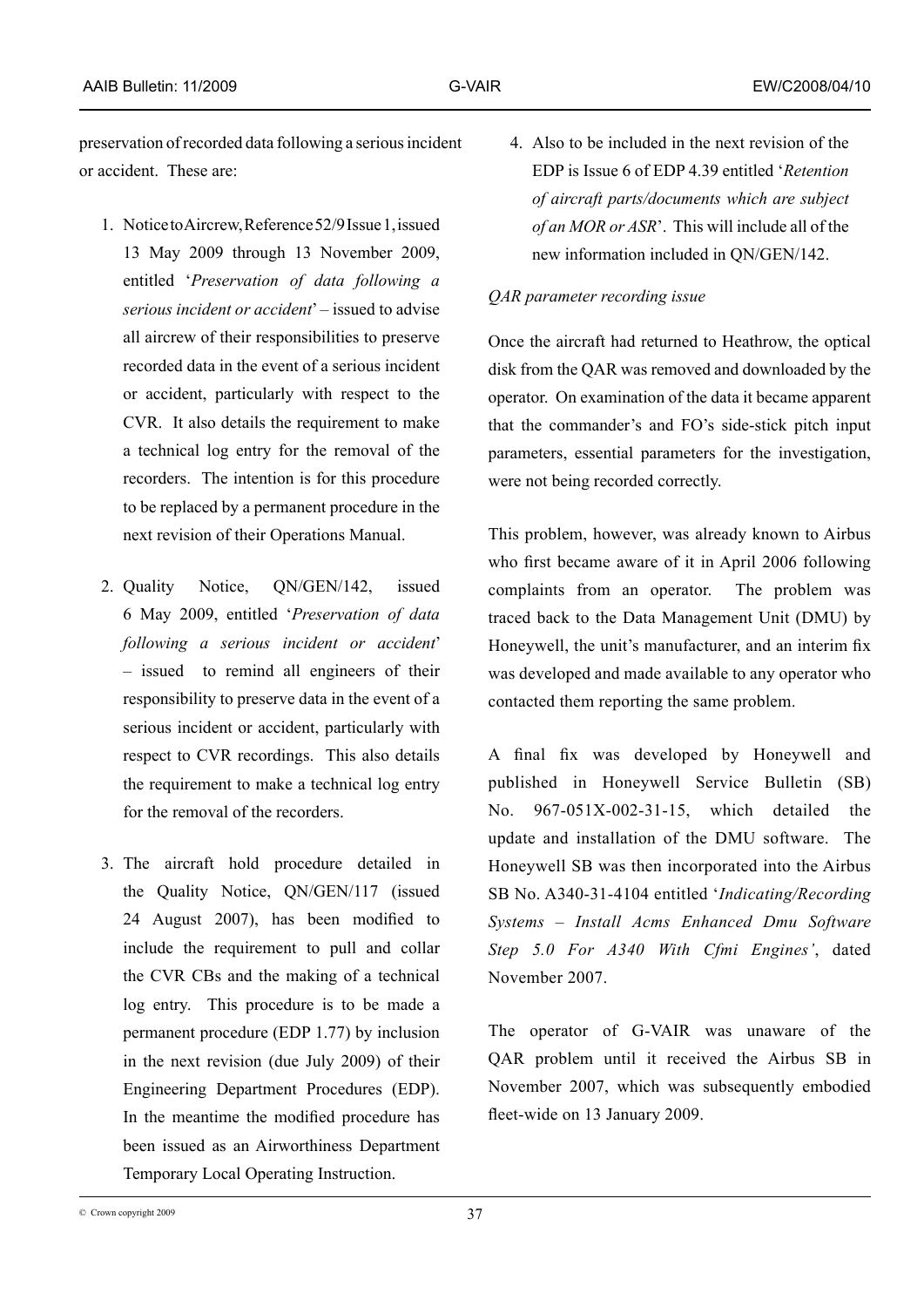### **Go-around training**

In March 2008, one month before the G-VAIR event, the UK CAA issued a Flight Operations Communication  $(FODCOM 11/2008)<sup>3</sup>$ . A CAA review of Operational Flight Data Monitoring (OFDM) information had shown that there was a '*significant*' trend developing in go-around incidents which was not being adequately covered by pilot training. This FODCOM recognised that routine recurrence training for pilots focused on the go-around from instrument minima usually with one engine inoperative. In order to provide more varied scenarios for go-arounds during operators' training programmes the FODCOM recommended that:

*'The practice of go-arounds with all engines operating from other than at Decision Altitude should be carried out regularly. As a minimum, this should be included in the operator's threeyear training programme but should not be too prescriptive in detail. Unplanned go-arounds should be included to verify pilot understanding of Standard Operating Procedures (SOPs). This would enable operators to vary the training in order that it encompass a variety of circumstances including:* 

- *a) above Decision Altitude and above the platform altitude in the Missed Approach Procedure;*
- *b) between Decision Altitude and touchdown; and*
- *c) after touchdown.'*

As the FODCOM had only been issued one month prior to the G-VAIR event the PF had not yet received this additional training. His last recurrent training had been

in December 2007, before the FODCOM was issued, and as such he would expect to complete his next set of recurrent training (which would include the additional training identified) in June 2008. He also commented that late go-arounds are not unusual at the operator's home base, however these would not be from such a low height. The operator's Flight Crew Training Manual defines a rejected landing as a go-around manoeuvre initiated below the minima. Training for rejected landings was conducted as part of Category 2/3 operations, but these approaches would always be flown by the commander with the use of automatics.

Following the overrun of an Embraer ERJ-170, the National Transportation Safety Board (NTSB) recommended, in their report published on 15 April 2008, that the Federal Aviation Administration (FAA) improve the training of pilots for rejected landings below 50 ft following rapid reduction in visual cues. It recommended that the FAA:

*'Require 14 Code of Federal Regulations Part 121, 135, and Part 91 subpart K operators to include, in their initial, upgrade, transition, and recurrent simulator training for turbojet airplanes, (1) decision-making for rejected landings below 50 feet along with a rapid reduction in visual cues and (2) practice in executing this maneuver. (A-08-16)'* 

#### **Operator assessment for Nairobi**

Before commencing operations to NBO in 2007 the operator conducted an audit of the airfield and its infrastructure. During the audit under '*conditions of surfaces and lighting'* the auditor commented that:

#### **Footnote**

<sup>3</sup> http://www.caa.co.uk/docs/33/FOD200811.pdf.

<sup>38</sup> © Crown copyright 2009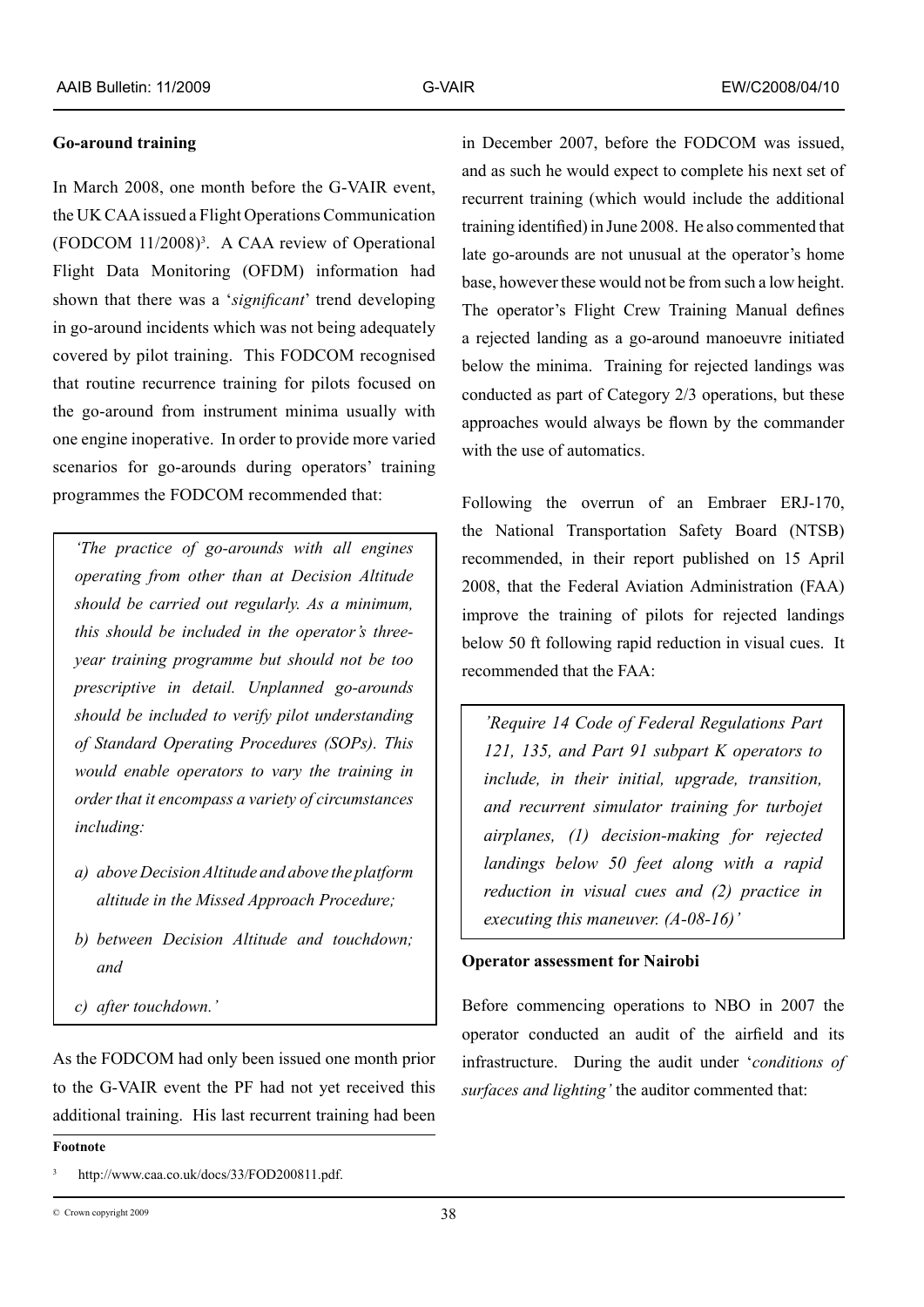*'Very Heavy rubber deposits on the 06 thresholds. KAA have removal machine but they have only been successful with cleaning more recent rubber deposits. They say that the older deposits have somehow bonded with the runway surface and are resistant to removal. It may ultimately require local resurfacing.*

*Runway centreline markings – SATIS'*

The operator's audit did not identify the runway lighting position or ATC low visibility procedures as being an issue. In the airfield charts provided for Nairobi the operator included the advice:

*'The weather can include morning fog (especially Nov-Mar) at our planned arrival time…. Additionally the ATIS has been reported as unreliable, and so crews should note that conditions may not be as they expect.'*

*'Potential Safety Hazards – Fog and thunderstorms possibly unannounced.'*

# **Airfield information**

# *Runway surface*

Runway 06 at Nairobi is declared as 4,117 m long by 45 m wide. It consists of a grooved asphalt surface with 7.5 m asphalt shoulders either side to give a total paved width of 60 m. Two weeks after the incident to G-VAIR, an AAIB Inspector, in conjunction with the Kenyan Accredited Representative, conducted a visual inspection of the runway condition. The touchdown zone area of Runway 06 appeared heavily contaminated with rubber deposits which partially obscured the runway centreline markings. A photograph of this area is shown in Figure 5.



**Figure 5** Contamination in touchdown zone area of Runway 06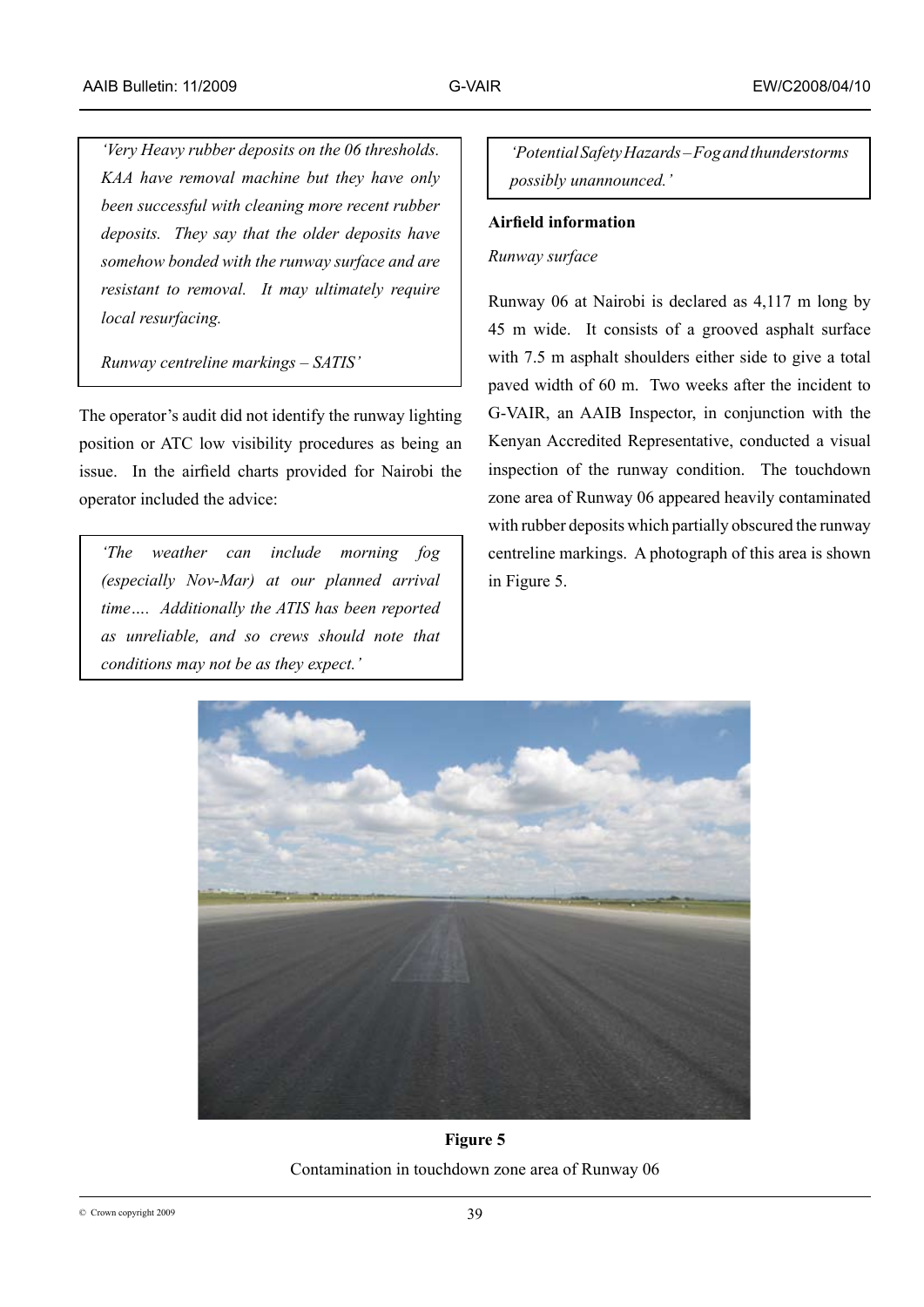As part of the inspection it was intended to assess the friction levels of the runway surface, in particular those areas which appeared to be heavily contaminated. However, no calibrated grip testing equipment was available at that time.

Section 7.9 of ICAO Annex 14, Volume I requires that States specify two friction levels as follows:

- *'a)a maintenance friction level below which corrective maintenance action should be initiated; and*
- *b) a minimum friction level below which information that a runway may be slippery when wet should be made available.'*

Although requested, no evidence was provided to the investigation that friction tests had ever been conducted. On 18 September 2008, in response to questions from the Kenyan Accredited Representative, the KAA responded that they were "*setting up a procedure for testing the grip levels on the runway and will be updating you on the progress*." By 1 July 2009 no further information had been received on this subject.

# *Runway lighting*

The Runway 06 edge lighting consisted of raised lamps set at the edge of the paved area, a distance of 7.5 m from the edge of the 45 m declared runway strip. This appeared to be at variance with the ICAO Annex 14 Standard which stipulates a maximum distance of 3m from the edge of the runway for edge lighting. The runway had no centreline lighting, nor was it required by ICAO Annex 14. Once it became apparent during the investigation that the position of the runway edge lights was not in accordance with ICAO Annex 14, the operator amended their Company Brief for NBO to draw attention to this fact and to emphasise that:

*'the absence of centreline lights in combination with the position of the runway edge lights can cause confusing visual clues at DA.'*

The runway lighting was observed by an AAIB inspector during a night arrival two weeks after the incident. During a good-visibility arrival, turning from base leg to final, the runway lighting had a ragged appearance. A UK CAA expert from Aerodrome Standards was of the opinion that this ragged appearance may have been caused by the rotational alignment of individual lights not being uniform.

Photographs of the edge lighting were shown to an expert in runway lighting systems. He commented that, in the photograph shown in Figure 6 below, the glass on the lamp appeared "frosted" which would diffuse the light adversely affecting its output. He also commented that, in one photograph he was shown (Figure 7), the lamp appeared to be misaligned and also that he would have expected to see reference markings to the runway centre line and a unique identifier for each lamp neither of which was visible in the photographs.

The AAIB has offered to conduct a photometric survey of the runway lighting at NBO, but, to date, this offer has not been taken up.

# **Weather reporting**

An Automated Weather Observation System (AWOS) was installed at Nairobi. This system was certified as operational by the manufacturer and accepted into service on 31 October 2006. In addition to sending data to the meteorological office on the airfield it had the capability to provide instantaneous Runway Visual Range (RVR) to the ATC tower as well as other weather information. The display for this system was positioned next to the tower controller's communications desk, as shown in Figure 8.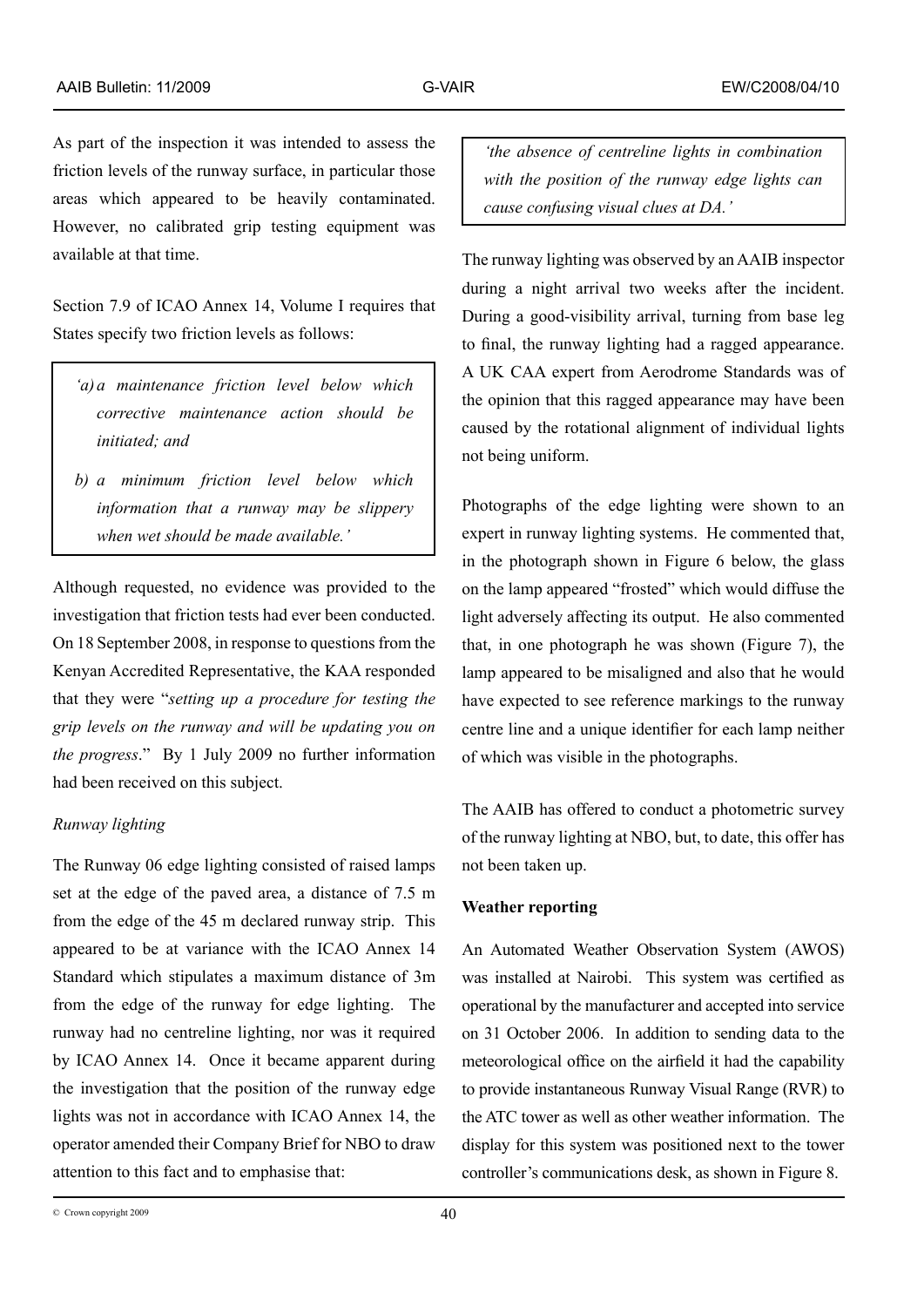

**Figure 6** "Frosted" edge light



**Figure 7** Example of edge light misalignment



**Figure 8** AWOS display in the tower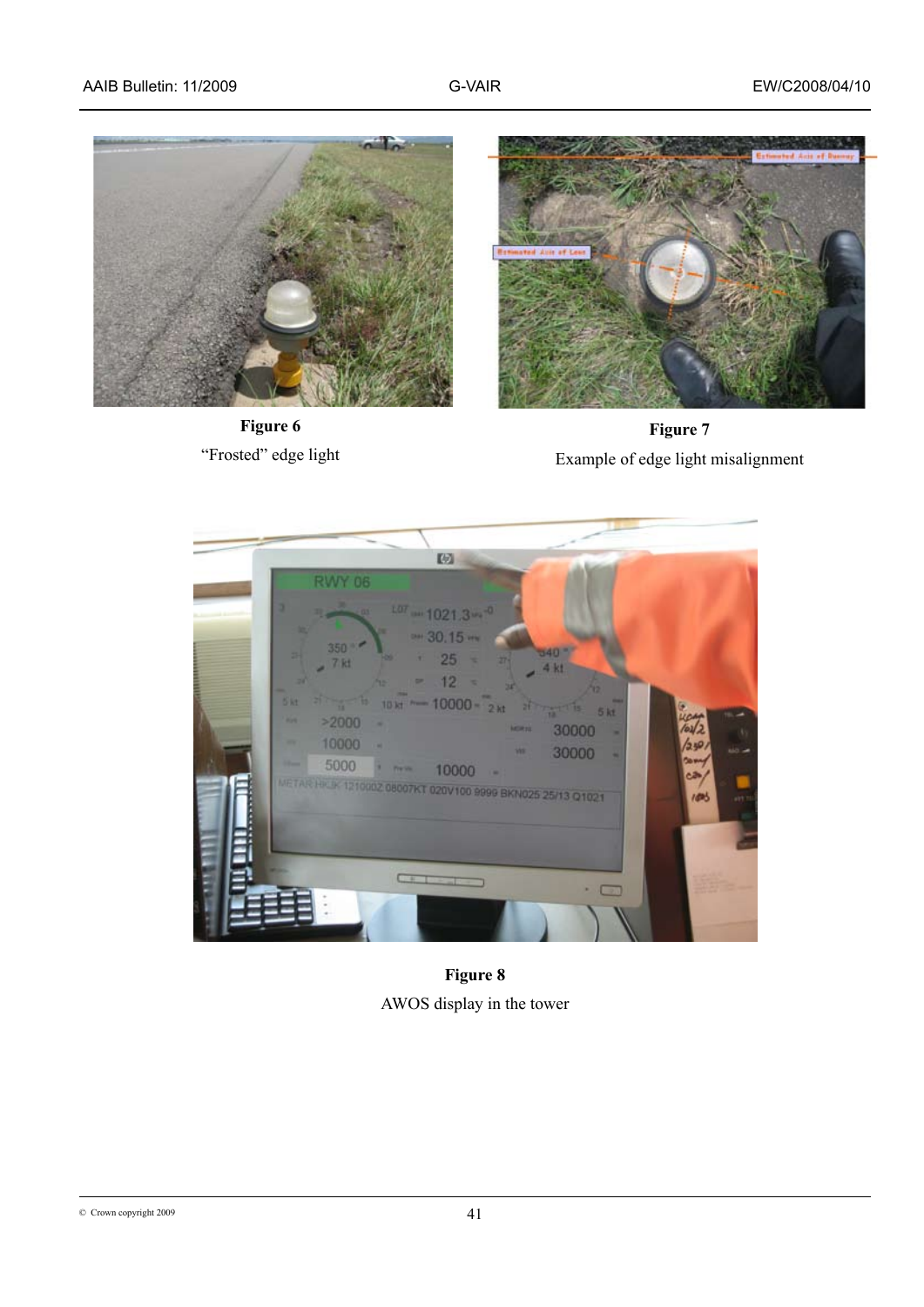The RVR sensing system comprised a LT31 transmissometer with a LM21 background luminescence meter positioned near the touchdown zone of Runway 06. According to the system manufacturer the architecture of the AWOS was such that the data recorded in the system memory would have been the same as that displayed on the controller's monitor. There was no direct connection between the AWOS and the control for runway lighting intensity. During its installation, the AWOS was set up to calculate RVR based on a lighting intensity of 100%, in accordance with ICAO Standards. However, should a reduced lighting intensity be selected by ATC, ICAO requires an adjustment to be made in the way that RVR is calculated. In the absence of an automatic system, this would have had to have been done manually by ATC.

Following this event, the memory of the AWOS was downloaded and the manufacturer provided assistance to interpret the recorded information. The AWOS recorded both a Meteorological Optical Range (MOR) and RVR at one minute intervals, with each reading being calculated as an average over the preceding minute. An extract of the recording is shown in Table 1. Note that the times recorded by the AWOS are not synchronised to, but are accurate to within approximately one minute of, UTC. At 0210 hrs the system recorded an RVR of 2100 m (2300 m MOR). For the next three minutes the RVR varied around 1600 m before reducing to 800 m (200 m MOR) at 0214 hrs. The RVR reduced further to 550 m (150 m MOR) at 0216 hrs. The system recorded, and therefore should have displayed, a minimum RVR of 600 m around the time of G-VAIR's attempted landing.

| <b>Time</b>      | RVR 1A | MOR 1A |
|------------------|--------|--------|
| 27/04/2008 02:08 | 2100   | 2400   |
| 27/04/2008 02:09 | 2100   | 2300   |
| 27/04/2008 02:10 | 2100   | 2300   |
| 27/04/2008 02:11 | 1600   | 500    |
| 27/04/2008 02:12 | 1700   | 550    |
| 27/04/2008 02:13 | 1600   | 500    |
| 27/04/2008 02:14 | 800    | 200    |
| 27/04/2008 02:15 | 650    | 150    |
| 27/04/2008 02:16 | 550    | 150    |
| 27/04/2008 02:17 | 600    | 150    |
| 27/04/2008 02:18 | 600    | 150    |
| 27/04/2008 02:19 | 600    | 150    |
| 27/04/2008 02:20 | 600    | 150    |
| 27/04/2008 02:21 | 600    | 150    |
| 27/04/2008 02:22 | 700    | 150    |
| 27/04/2008 02:23 | 1000   | 250    |
| 27/04/2008 02:24 | 1300   | 400    |
| 27/04/2008 02:25 | 1000   | 250    |
| 27/04/2008 02:26 | 1000   | 250    |
| 27/04/2008 02:27 | 1000   | 300    |
| 27/04/2008 02:28 | 800    | 200    |

# **Table 1** Extract from AWOS recording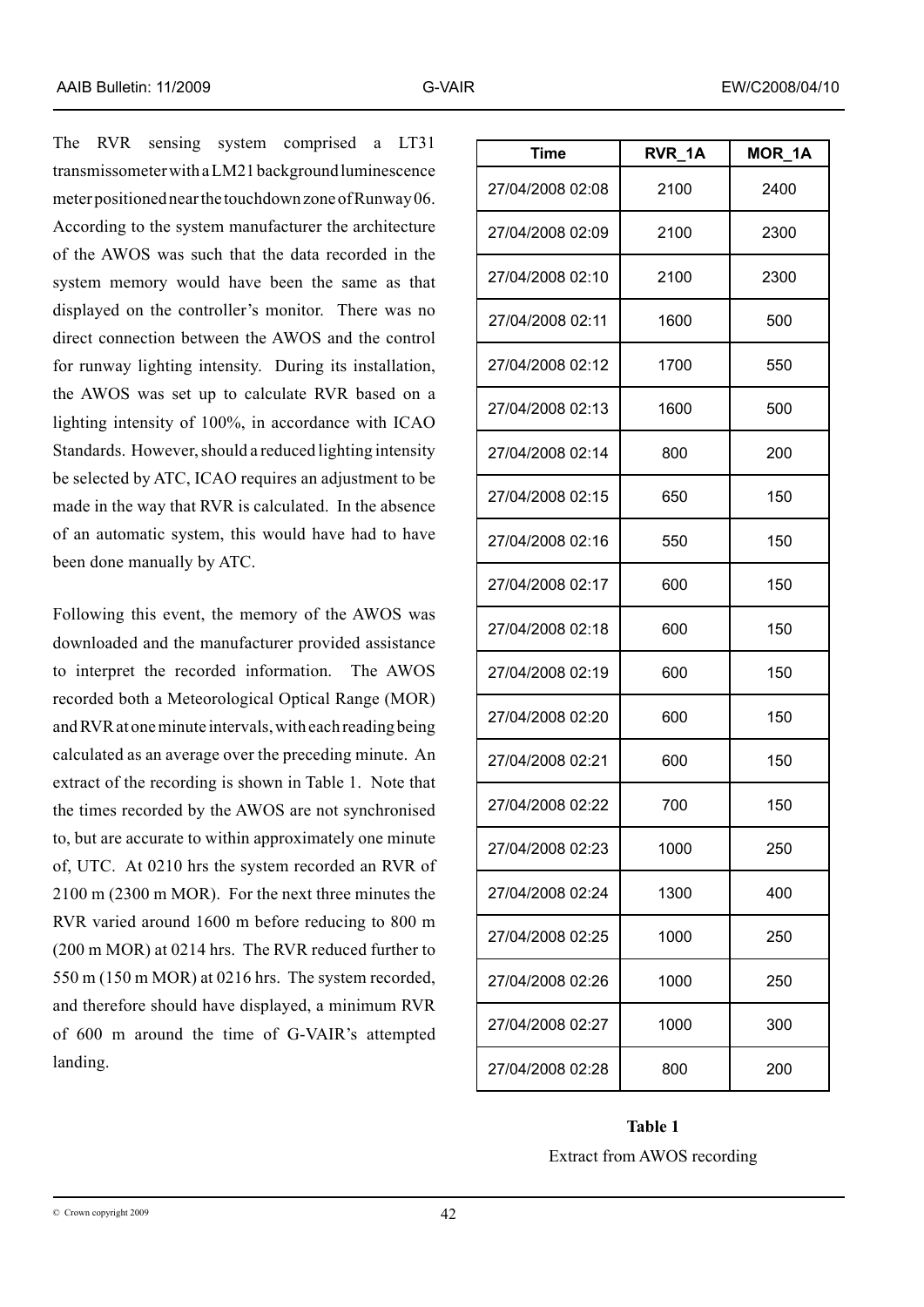The UK Met Office, in relation to the rapid change in visibility shown on the AWOS data, commented that:

"such changes in visibility (the rapidity of the change in RVR) should be considered realistic in that patches of mist and particularly fog can quickly envelope sensors as the mist/fog is moved with the wind."

The recorded surface winds for ten minutes either side of the incident were between 4 kt and 7 kt from between 040° and 096° (approximately 20 degrees left to 35 degrees right of runway track).

Regarding the RVR capability of the AWOS, the Kenyan Accredited Representative advised that his

"understanding of the situation is that the automatic system had been installed in the Tower but the controllers had not been trained on it. It is, therefore, possible that the duty controller did not make any reference to it during this incident. This issue is being addressed between ATC and Met".

He further advised that ATC relied on receiving pilot reports and half hourly METARs in order to pass on weather information to flight crews.

It is understood that, as part of the installation contract, the system manufacturer provided maintenance and operation training to the Met personnel at NBO, but not to the Tower controllers.

# **Runway visual range (RVR)**

RVR is defined in ICAO Annex 3 Chapter 1 as

*'the range over which the pilot of an aircraft on the centre line of a runway can see the runway surface markings or the lights delineating the runway or identifying its centre line.'*

The ICAO Manual of RVR Reporting also states that

*'the reported RVR value is intended to represent how far a pilot can see down a runway.'* 

RVR is not a measurement of one specific parameter, but is an assessment based on calculations that take into account various factors and utilise a number of constants. Should the actual conditions vary from those allowed for in the constants then the calculation of RVR will be erroneous. One parameter which may vary from that predicted is lighting intensity, and the ICAO Visual Aids Panel (1970) suggests an allowance of 20% be made due to contamination and ageing of runway edge lights.

One technique used to determine RVR uses a transmissometer to measure the transmittance of the atmosphere. RVR is then calculated by taking into account the measured value of transmittance, the characteristics of the runway lights and the expected detection sensitivity of the pilot's eye under the prevailing conditions of background luminance. This was the method being used at Nairobi on 27 April 2008.

# **Runway lighting - ICAO requirements**

Standards for airfield ground lighting are defined by ICAO Annex 14. In relation to runway and approach lighting it states in Section 10.4 that:

 $\degree$  Crown copyright 2009  $\degree$  43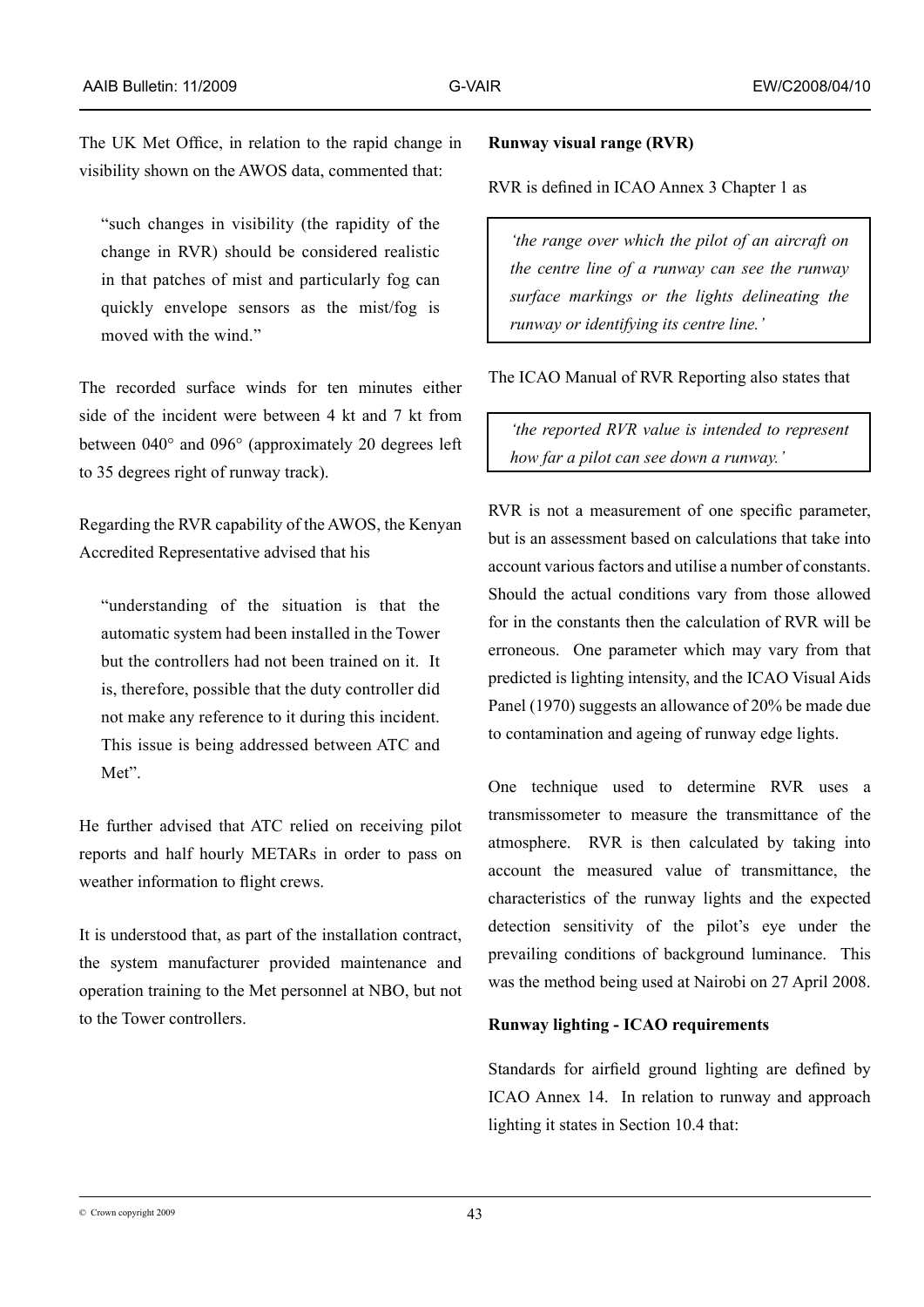*'A light shall be deemed to be unserviceable when the main beam average intensity is less than 50 % of the value specified in the appropriate figure.*

*A system of preventive maintenance of visual aids shall be employed to ensure lighting and marking system reliability.*

*The system of preventive maintenance employed for a precision approach category 1 shall have as its objective that, during any period of category 1 (CAT 1) operations, all approach and runway lights are serviceable, and that in any event at least 85 per cent of the lights are serviceable….'*

Sections 10.4.3-10.4.9 discuss category two (CAT2) and category three (CAT3) operations. These sections recommend:

*'in-field measurement of intensity, beam spread and orientation of lights included in approach and runway lighting systems…. Should be undertaken by measuring all lights, as far as practicable, to ensure conformance with the applicable specification…'*

ICAO Annex 14 specifies characteristics of each type of runway light in terms of isocandela diagrams (Figure 9 refers) which define the required beam shape and intensity. Annex 14 also specifies required colour and setting angles of the emitted light and maintenance performance levels for individual fittings and overall serviceability of a lighting system. Any individual light fitting is deemed unserviceable when the light intensity is less than 50% of specification.



# **Figure 9**

Isocandela diagram for a runway edge light taken from ICAO Manual of Runway Visual Range Observing and Reporting Practices, Third Edition 2005. (Doc 9328 AN/908)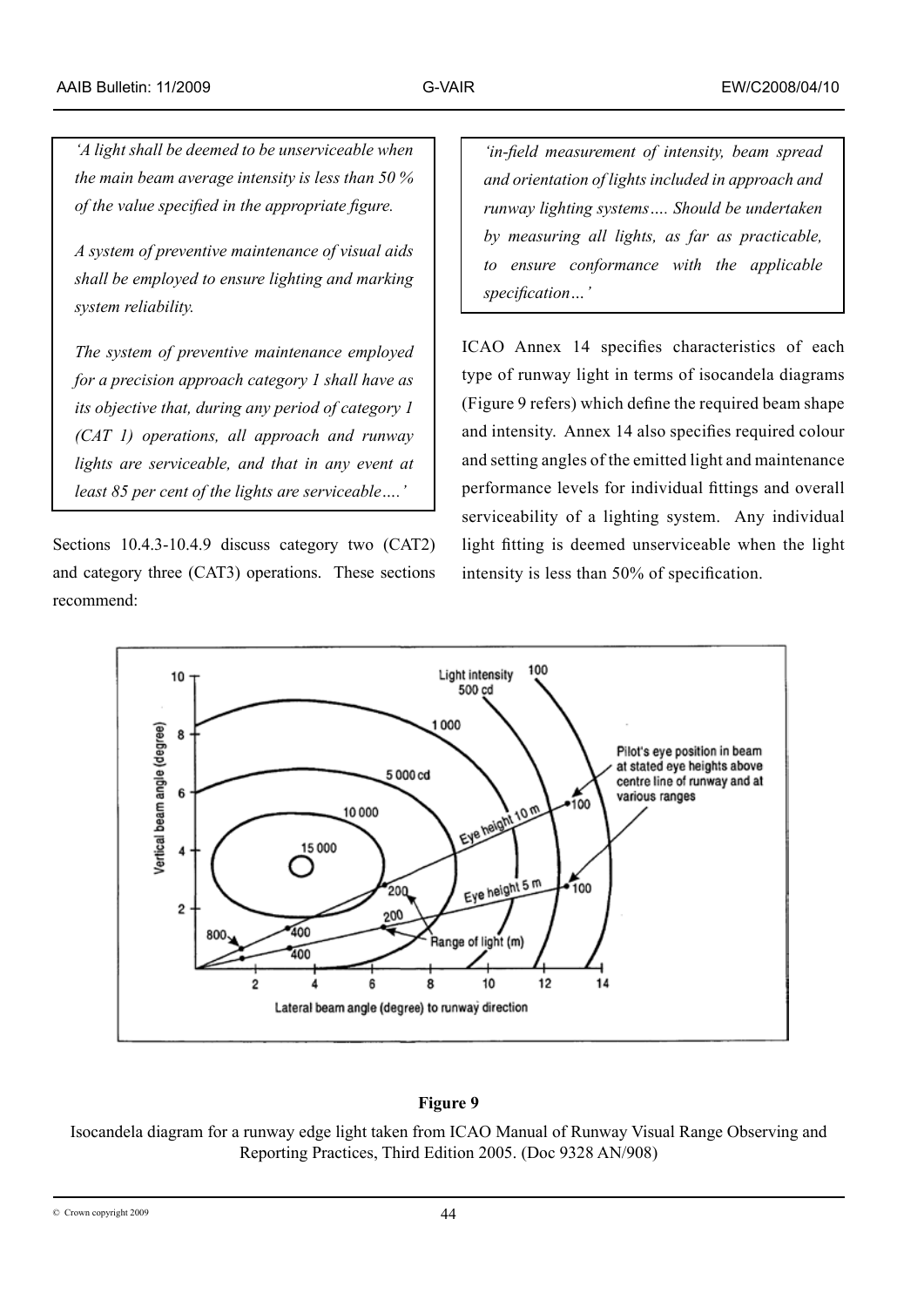As can be seen from the diagram there is a very narrow field where the light focuses its maximum beam intensity. Small variations in orientation result in disproportionately large decrements in light output.

### **Runway lighting maintenance**

The UK CAA, in conjunction with other UK government agencies, sponsored a research programme during the 1990s into the maintenance and quality of Aeronautical Ground Lighting (AGL). Prior to this study, the UK accepted practices for the maintenance of lighting were a combination of block (or bulk) change, where a batch of lamps is replaced or light housings refurbished after a set period of time, and spot replacement where an individual lamp is changed when it is observed that it has failed completely.

Block change maintenance is a technique which remains an ICAO accepted practice at CAT 1 airfields. It assumes that all light fittings and lamps deteriorate uniformly with time whereas spot replacement assumes that the lighting quality remains essentially constant up until the time that the lamp fails and is extinguished.

The initial target of the research programme was to develop a mobile photometric measurement system. This system was specifically designed to measure accurately and rapidly the performance of aerodrome lighting systems against the ICAO Annex 14 standards for beam intensity and orientation by using an array of light sensors either fixed in a hand-held frame or, in later models, towed behind a vehicle.

This system was tested at a number of UK airports. The study showed that at one airfield, following total refurbishment, 20% of the fittings were below ICAO standards, and that after six months 50% of the fittings were considered unserviceable. In addition it was

found that lamps can run with very low output for a considerable time before finally failing and hence there is a risk of operating below ICAO serviceability levels for extended periods.

## *Differential maintenance*

Following the UK CAA research study the technique of differential maintenance was developed. This involves conducting routine photometric surveys of the airfield lighting and changing lamps and light fittings when certain trigger values are reached. As a consequence, the lighting quality never falls below ICAO standards for extended periods and maintenance costs can be reduced as serviceable fittings or lamps are not replaced needlessly.

The UK CAA report identified a number of electrical, optical and physical reasons for variation in lighting quality;

- a) High-intensity lighting is powered from constant current sources in order to provide stable light output. Light output is very sensitive to changes in operating current and a 6% reduction in current can result in a 25% reduction in light output.
- b) Airfield lighting is designed to produce a narrow high intensity beam. The required beam characteristics are achieved by means of a compact optical system in which the lamp filament is located at the focal point of a lens system. Any movement of the filament from the focal point will alter the beam orientation and probably the spread. Movement of the lamp in its holder or filament sag have been found to produce azimuth and elevation variations of up to 5°. Dirt and contamination

 $\degree$  Crown copyright 2009  $\degree$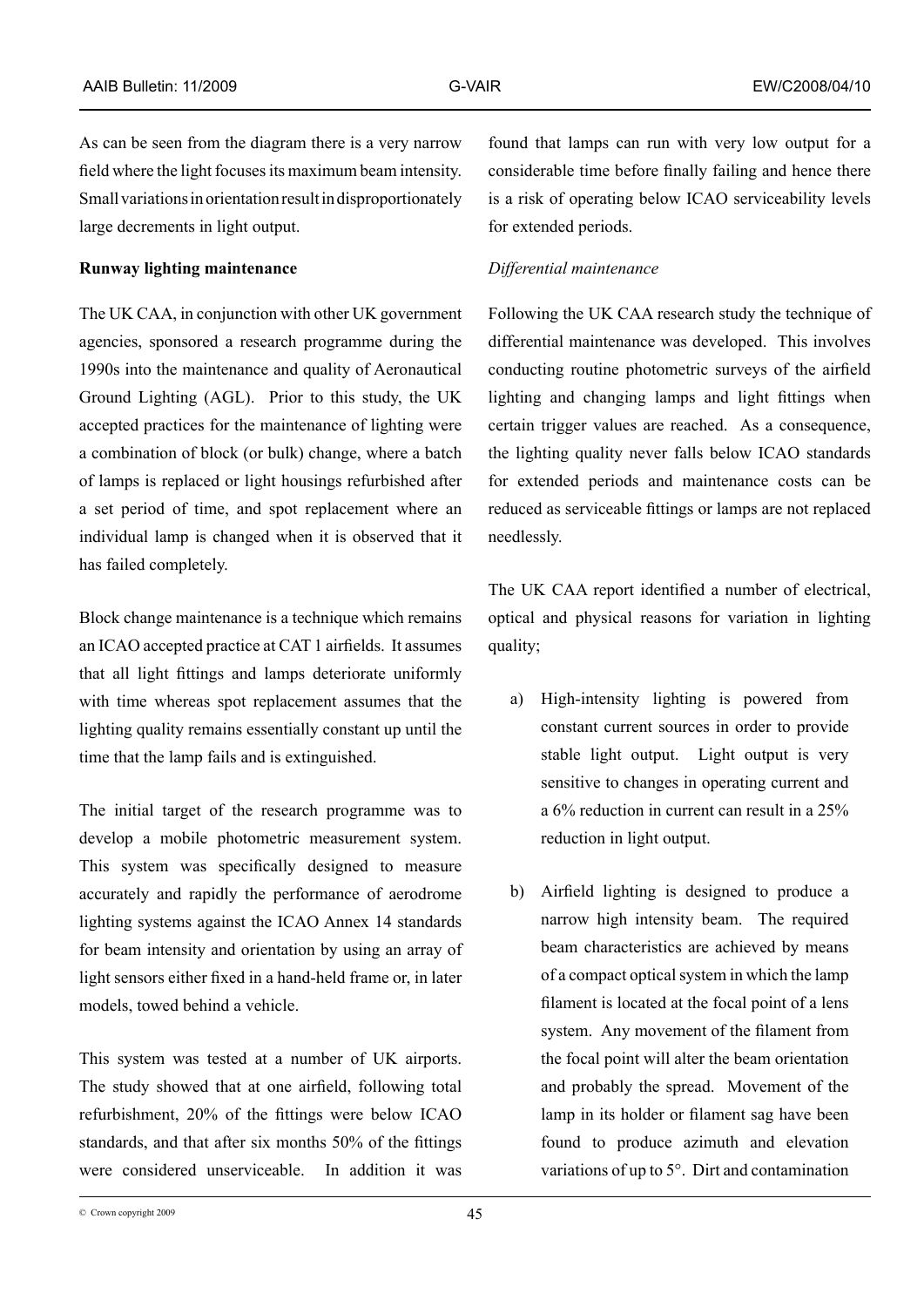were found to cause up to a 40% loss in output, surface pitting from jet blast up to 45% and the lens mounting up to 30% (not all losses were found in a single unit).

- c) Azimuth errors in excess of 3.5° were found during the study.
- d) Lamp life itself was not considered in tests; however, filament sag was expected to increase as lamps age which would change beam orientation.

The UK CAA provides guidance on lighting maintenance to licence holders in document CAP 168 - Licensing of Aerodromes:

*'12.1.5 The conventional AGL maintenance strategies of block change, or change on failure, have been shown to be inadequate with many of the lamps failing to meet the required standard either immediately or shortly after the maintenance activity (see paragraph 12.3.8). Lamps and associated equipment do not age at a uniform rate and consequently only limited benefit is achieved from a routine block change. On the other hand, if the performance of individual lights is allowed to decay until lamp failure occurs, then each light will be operating below the required standard for a substantial percentage of its life. Both strategies result in the possibility of entering LVPs with the installation operating below the required serviceability levels. Routine and regular targeted maintenance procedures are essential if this scenario is to be avoided.*

*12.1.6 The performance of lights can change rapidly, especially at large aerodromes with*  *high movement rates. Therefore, it is important to assess performance accurately on a regular basis and act upon the information collected. The frequency with which such assessments should be undertaken is dependent upon the type and age of the installation, maintenance policy adopted, movement rates and prevailing weather conditions. Typically, a weekly survey, with associated maintenance, has been found to be adequate for a major aerodrome.'*

The UK CAA does not differentiate between airfield categorisation regarding the type of maintenance activity required. CAP 168 details the standards required and allows airfields to develop their own strategies for ensuring compliance:

*'12.2.2 The objectives…specifically target precision instrument approach runways and operations in low visibility. For precision instrument approach runways the CAA expects the aerodrome authority to provide evidence that the performance of the associated AGL meets the requirements for all weather operations… One method of providing such evidence is to carry out regular measurements of the photometric performance (i.e. the luminous intensity, beam coverage and alignment) of the AGL when in service.'* 

# **Lighting at Nairobi**

The Kenya Airports Authority (KAA) reported that the plan for management of lighting at NBO relied on twice-daily inspections of the general airfield lighting and bulk replacement of lamps to ensure uniform lighting. They advised that maintenance personnel were required to check light orientation on a routine basis. The AAIB have been unable to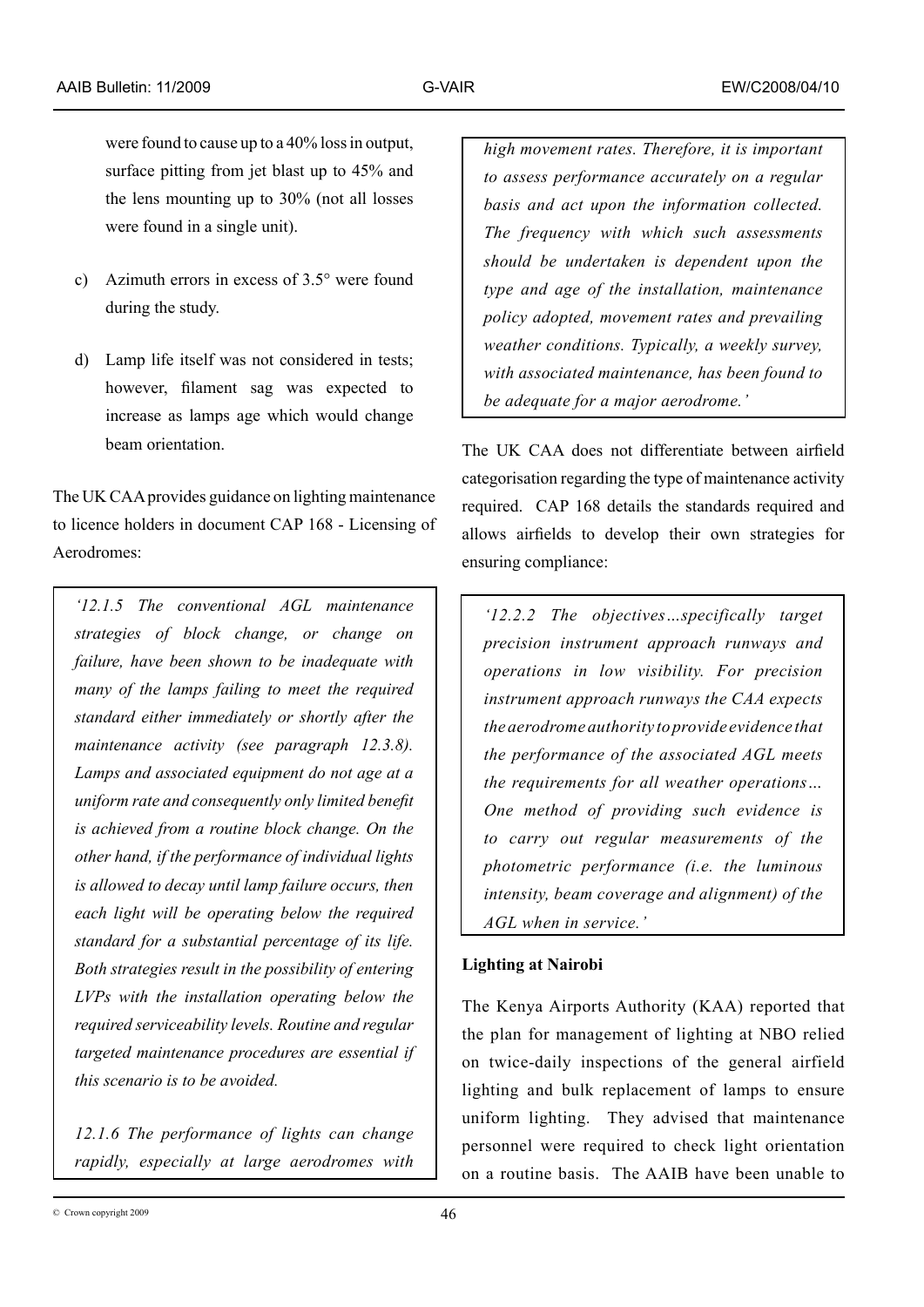obtain copies of these maintenance procedures or records of any recent inspections carried out.

## **Previous incident**

In January 2007 a Dutch registered MD-11 landed on NBO Runway 06 at night in heavy rain. The aircraft departed from the left side of the runway in a similar position to G-VAIR. The MD-11 crew regained the runway brought the aircraft to a halt and no serious damage occurred. The report into this incident was conducted by the operator of the aircraft with oversight from the Dutch Safety Board. The report produced on 5 October 2007 made the following recommendations:

- *'1- Inform the Kenyan Authorities about the (in) visibility of the center line in the touch down zone of runway 06 in NBO as a result of rubber deposits. Request the Authorities to have the center line cleaned.*
- *2 - Inform the Kenyan Authorities that the absence of center line lights in combination with the position of the runway edge lights of runway 06/24 in NBO, caused visual illusion of the flight crew which is considered a contributing factor to this incident. Recommend to install center line lights on the runway.*
- *3 - Inform the Kenyan authorities that the position of the runway edge lights of the runway is not according ICAO standard. Recommend to have the runway edge lights repositioned.'*

The Dutch operator commented that they visited the Kenya CAA and Kenya Airport Authority on 29 February and 1 March 2008 to discuss the report with them. However, since then they have received no further communication on the matter.

### **ATC personnel**

At the time of the incident a trainee Air Traffic Control Officer (ATCO) was on duty under the supervision of a qualified ATCO. Having rested for 18 hours, both had reported for duty at 1600 hrs and thus were about 10.5 hours into a 12 hour shift when the event occurred. A review of the ATC tapes in conjunction with the ATC unit manager confirmed that the trainee complied with unit standard operating procedures.

#### **Action taken by the Kenya Airport Authority**

During July 2008 the runway edge and centrelines were repainted. In October 2008 the KAA informed the investigation that, previously, they had been periodically removing rubber deposits from the runway touchdown area using a chemical process. However, the chemical stock at NBO had run out and an order for a restock had not been completed. The KAA stated that they were in the process of inviting tenders for a new supply of chemical as a short-term measure. They also stated their intention to resurface the runway in order to rehabilitate the grip levels in the touchdown area and that, during that work, the runway lighting would be repositioned in order to comply with ICAO Annex 14.

## **Discussion**

The loss of visual references during the flare is a complex event. Sudden changes in RVR can occur due to the natural variability in the density of fog. The phenomenon of rapidly-forming drifting fog during the wet season at Nairobi is not fully understood. In addition, although advisories to pilots caution about such phenomena for certain times of the year it can occur outside those periods, depending on the climatic conditions. A modern instrumented RVR system capable of immediately displaying changing visibility was installed at NBO 18 months before this incident. However, its value was

 $\degree$  Crown copyright 2009  $\degree$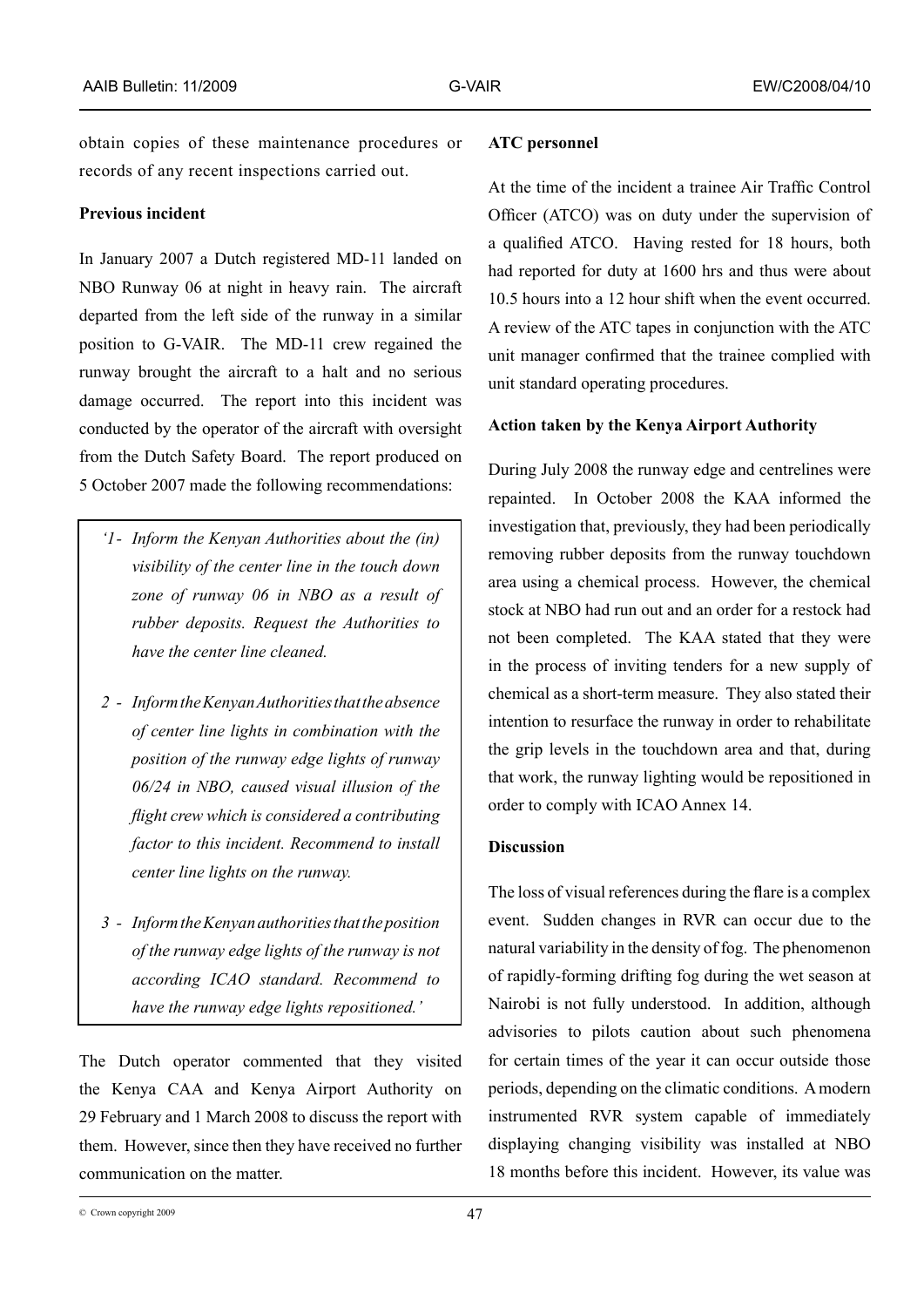limited as, due to the absence of appropriate training on the AWOS, information from that system was not passed to flight crews and pilot-assessed visibility from several minutes earlier was routinely relayed instead. Therefore the following Safety Recommendation is made:

# **Safety Recommendation 2009-069**

It is recommended that the Air Traffic Controllers at Nairobi International Airport are provided with appropriate training in the use of the Runway Visual Range measuring equipment which is a function of the Automated Weather Observation System installed at the airport.

Despite offers for a photometric survey to be carried out by the UK AAIB, the quality of the lighting at Nairobi could not be scientifically assessed. However, as a subjective observation, the lighting units seen during the AAIB visit appeared to have variable brilliance and their positioning was not in compliance with ICAO Standards. Therefore the following Safety Recommendations are made:

### **Safety Recommendation 2009-070**

It is recommended that the Kenya Airports Authority review their maintenance programme for runway lighting at Nairobi International Airport to ensure that runway lighting quality complies with ICAO Standards.

#### **Safety Recommendation 2009-071**

It is recommended that the Kenya Airports Authority take action to ensure that the positioning of the runway edge lights at Nairobi International Airport complies with ICAO Standards.

The Kenya Airports Authority has already indicated its intention to reposition the runway edge lighting as part of broader runway rehabilitation work. In the meantime, until the runway edge lights have been relocated, it would seem prudent to alert operators using NBO of the non-standard positioning of the edge lights. Therefore the following Safety Recommendation is made:

# **Safety Recommendation 2009-072**

It is recommended that the Kenya Airports Authority notify all aircraft operators using Nairobi International Airport of the fact that the runway edge lights are positioned 7.5 m away from the edges of the declared runway surface rather than the maximum of 3 m specified by ICAO.

In this incident, had the deteriorating RVR figures been passed to the crew it is unlikely that they would have made a significant change in their approach strategy as the recorded RVR remained above CAT1 limits. The decision to continue the approach was made at decision height with the required visual references and the autopilot was disconnected for a manual landing. Instances of loss of visual references during the landing phase are relatively rare, but not unknown, and occur due to a variety of causes. In the case of this aircraft it could not be determined whether the loss of visual reference was due to a localised area of denser fog, a localised reduction in the quality of runway lighting, or a combination of both.

Two seconds before touchdown the aircraft was on the ILS centreline with a heading  $3^\circ$  right of the runway heading. Two seconds after the aircraft touched down it had begun to deviate to the left of the localiser, tracking 3° left of runway heading and the thrust levers had been advanced fully. Within this four second period the crew had to recognise that the aircraft was drifting from the centreline, decide whether to go-around and then execute that decision. Although speed of reactions are variable, in the time available, the fact that the commander called